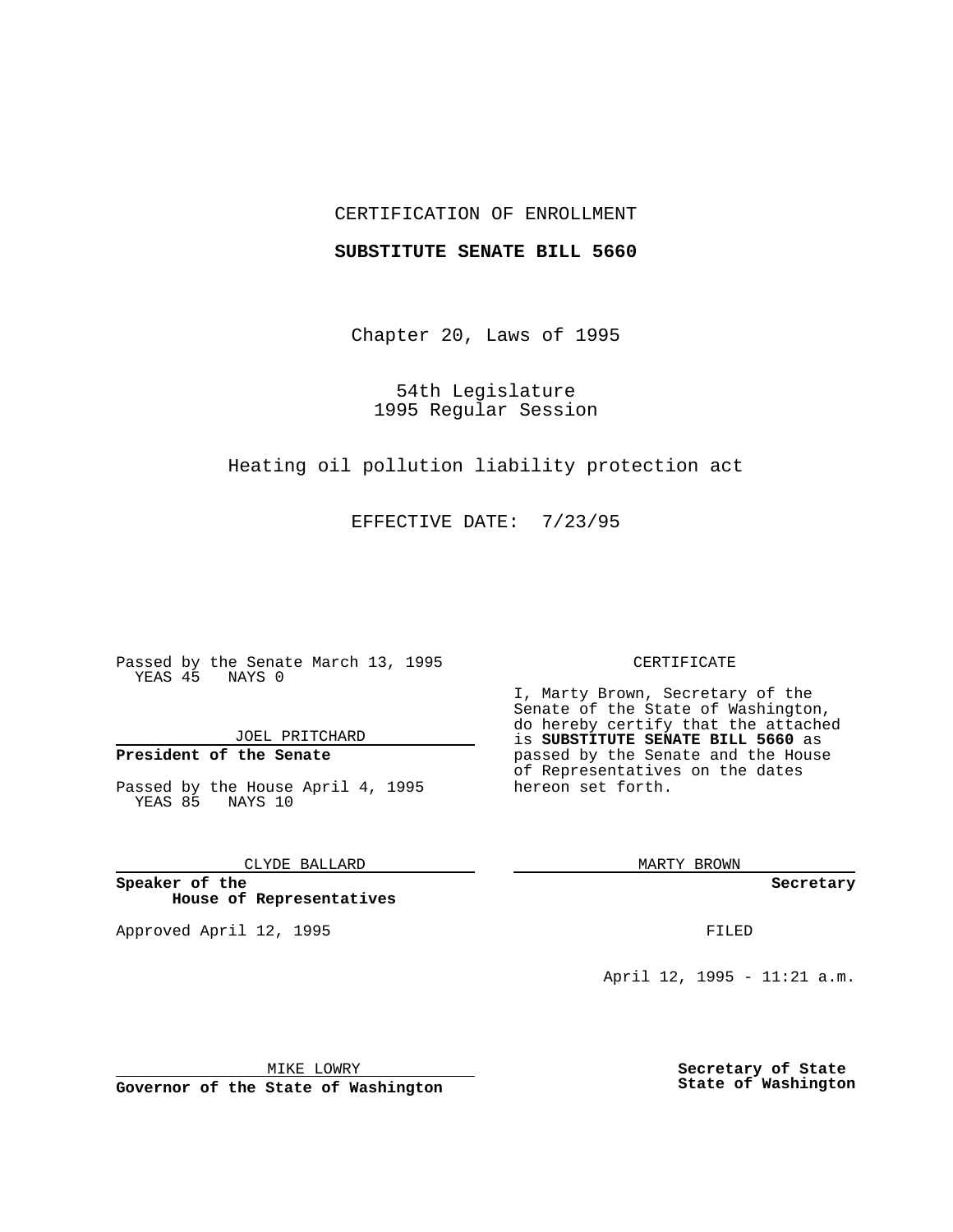## **SUBSTITUTE SENATE BILL 5660** \_\_\_\_\_\_\_\_\_\_\_\_\_\_\_\_\_\_\_\_\_\_\_\_\_\_\_\_\_\_\_\_\_\_\_\_\_\_\_\_\_\_\_\_\_\_\_

\_\_\_\_\_\_\_\_\_\_\_\_\_\_\_\_\_\_\_\_\_\_\_\_\_\_\_\_\_\_\_\_\_\_\_\_\_\_\_\_\_\_\_\_\_\_\_

Passed Legislature - 1995 Regular Session

### **State of Washington 54th Legislature 1995 Regular Session**

**By** Senate Committee on Financial Institutions & Housing (originally sponsored by Senators Prentice, Hale, Snyder, Sellar, Fraser, Kohl and Winsley)

Read first time 02/20/95.

 AN ACT Relating to heating oil pollution liability; amending RCW 82.38.090; adding a new section to chapter 70.148 RCW; adding a new chapter to Title 70 RCW; and providing an expiration date.

BE IT ENACTED BY THE LEGISLATURE OF THE STATE OF WASHINGTON:

 NEW SECTION. **Sec. 1.** It is the intent of the legislature to establish a temporary regulatory program to assist owners and operators of heating oil tanks. The legislature finds that it is in the best interests of all citizens for heating oil tanks to be operated safely and for tank leaks or spills to be dealt with expeditiously. The legislature further finds that it is necessary to protect tank owners from the financial hardship related to damaged heating oil tanks. The problem is especially acute because owners and operators of heating oil tanks used for space heating have been unable to obtain pollution liability insurance or insurance has been unaffordable.

 NEW SECTION. **Sec. 2.** This chapter may be known and cited as the Washington state heating oil pollution liability protection act.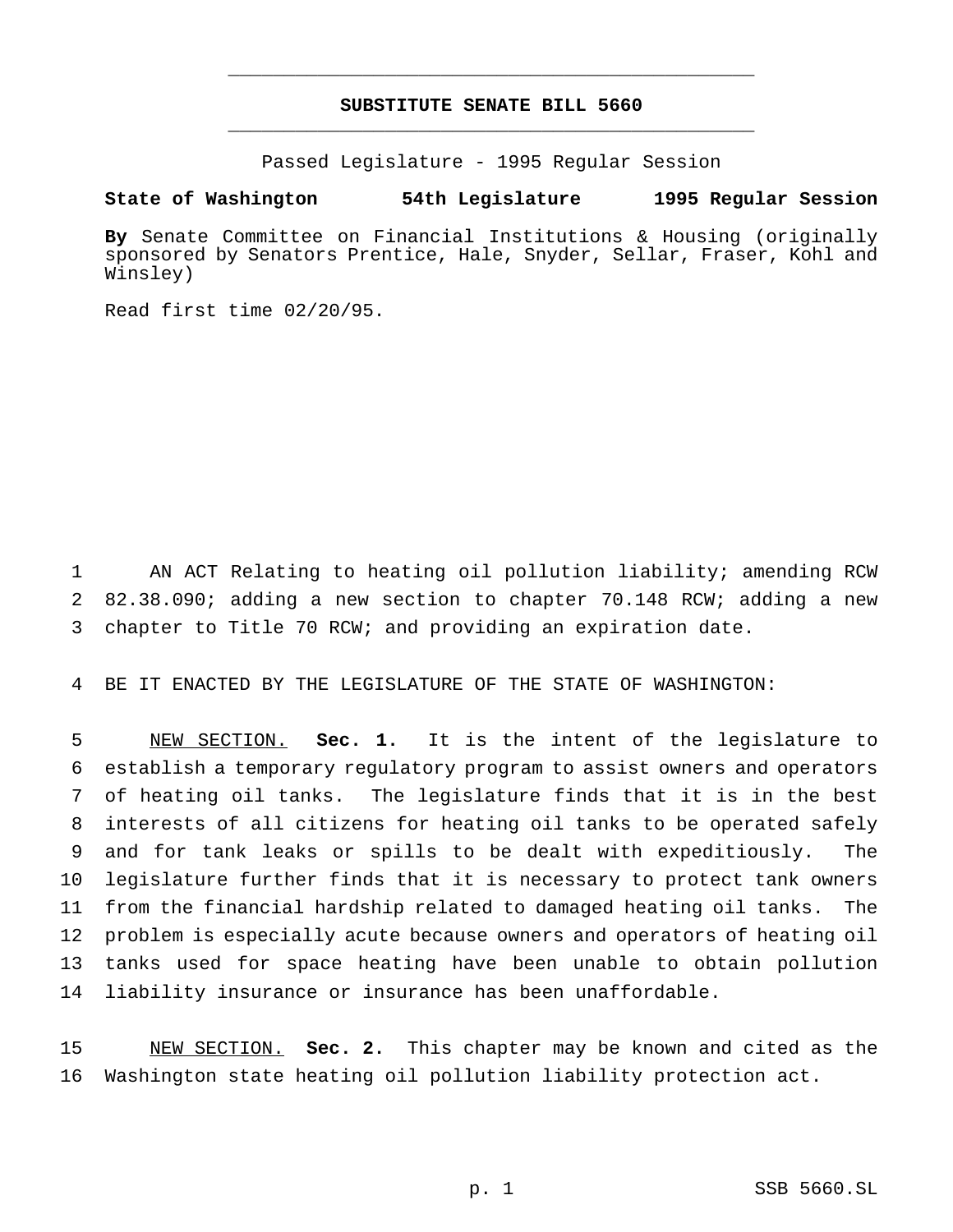NEW SECTION. **Sec. 3.** Unless the context clearly requires otherwise, the definitions in this section apply throughout this chapter.

 (1) "Accidental release" means a sudden or nonsudden release of heating oil, occurring after the effective date of this act, from operating a heating oil tank that results in bodily injury, property damage, or a need for corrective action, neither expected nor intended by the owner or operator.

 (2) "Bodily injury" means bodily injury, sickness, or disease sustained by a person, including death at any time, resulting from the injury, sickness, or disease.

 (3)(a) "Corrective action" means those actions reasonably required to be undertaken by the insured to remove, treat, neutralize, contain, or clean up an accidental release in order to comply with a statute, ordinance, rule, regulation, directive, order, or similar legal requirement, in effect at the time of an accidental release, of the United States, the state of Washington, or a political subdivision of the United States or the state of Washington. "Corrective action" includes, where agreed to in writing, in advance by the insurer, action to remove, treat, neutralize, contain, or clean up an accidental release to avert, reduce, or eliminate the liability of the insured for corrective action, bodily injury, or property damage. "Corrective action" also includes actions reasonably necessary to monitor, assess, and evaluate an accidental release.

(b) "Corrective action" does not include:

 (i) Replacement or repair of heating oil tanks or other receptacles; or

 (ii) Replacement or repair of piping, connections, and valves of tanks or other receptacles.

 (4) "Defense costs" include the costs of legal representation, expert fees, and related costs and expenses incurred in defending against claims or actions brought by or on behalf of:

 (a) The United States, the state of Washington, or a political subdivision of the United States or state of Washington to require corrective action or to recover costs of corrective action; or

 (b) A third party for bodily injury or property damage caused by an accidental release.

 (5) "Director" means the director of the Washington state pollution liability insurance agency or the director's appointed representative.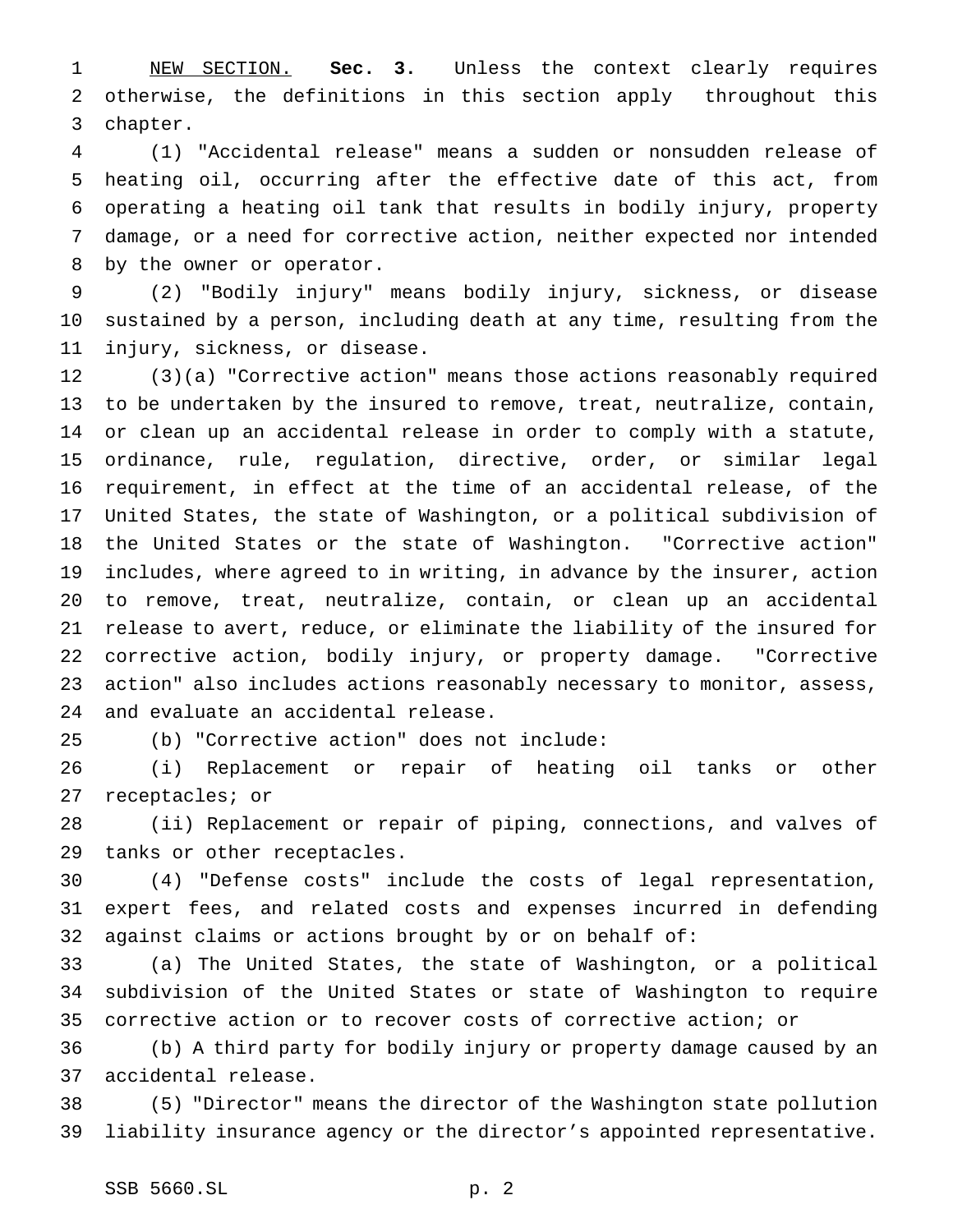(6) "Heating oil" means any petroleum product used for space heating in oil-fired furnaces, heaters, and boilers, including stove oil, diesel fuel, or kerosene. "Heating oil" does not include petroleum products used as fuels in motor vehicles, marine vessels, trains, buses, aircraft, or any off-highway equipment not used for space heating, or for industrial processing or the generation of electrical energy.

 (7) "Heating oil tank" means a tank and its connecting pipes, whether above or below ground, or in a basement, with pipes connected to the tank for space heating of human living or working space on the premises where the tank is located. "Heating oil tank" does not include a decommissioned or abandoned heating oil tank, or a tank used solely for industrial process heating purposes or generation of electrical energy.

 (8) "Occurrence" means an accident, including continuous or repeated exposure to conditions, that results in a release from a heating oil tank.

 (9) "Owner or operator" means a person in control of, or having responsibility for, the daily operation of a heating oil tank.

 (10) "Pollution liability insurance agency" means the Washington state pollution liability insurance agency.

(11) "Property damage" means:

 (a) Physical injury to, destruction of, or contamination of tangible property, including the loss of use of the property resulting from the injury, destruction, or contamination; or

 (b) Loss of use of tangible property that has not been physically injured, destroyed, or contaminated but has been evacuated, withdrawn from use, or rendered inaccessible because of an accidental release.

 (12) "Release" means a spill, leak, emission, escape, or leaching into the environment.

 (13) "Remedial action costs" means reasonable costs that are attributable to or associated with a remedial action.

 (14) "Tank" means a stationary device, designed to contain an accumulation of heating oil, that is constructed primarily of nonearthen materials such as concrete, steel, fiberglass, or plastic that provides structural support.

 (15) "Third-party liability" means the liability of a heating oil tank owner to another person due to property damage or personal injury that results from a leak or spill.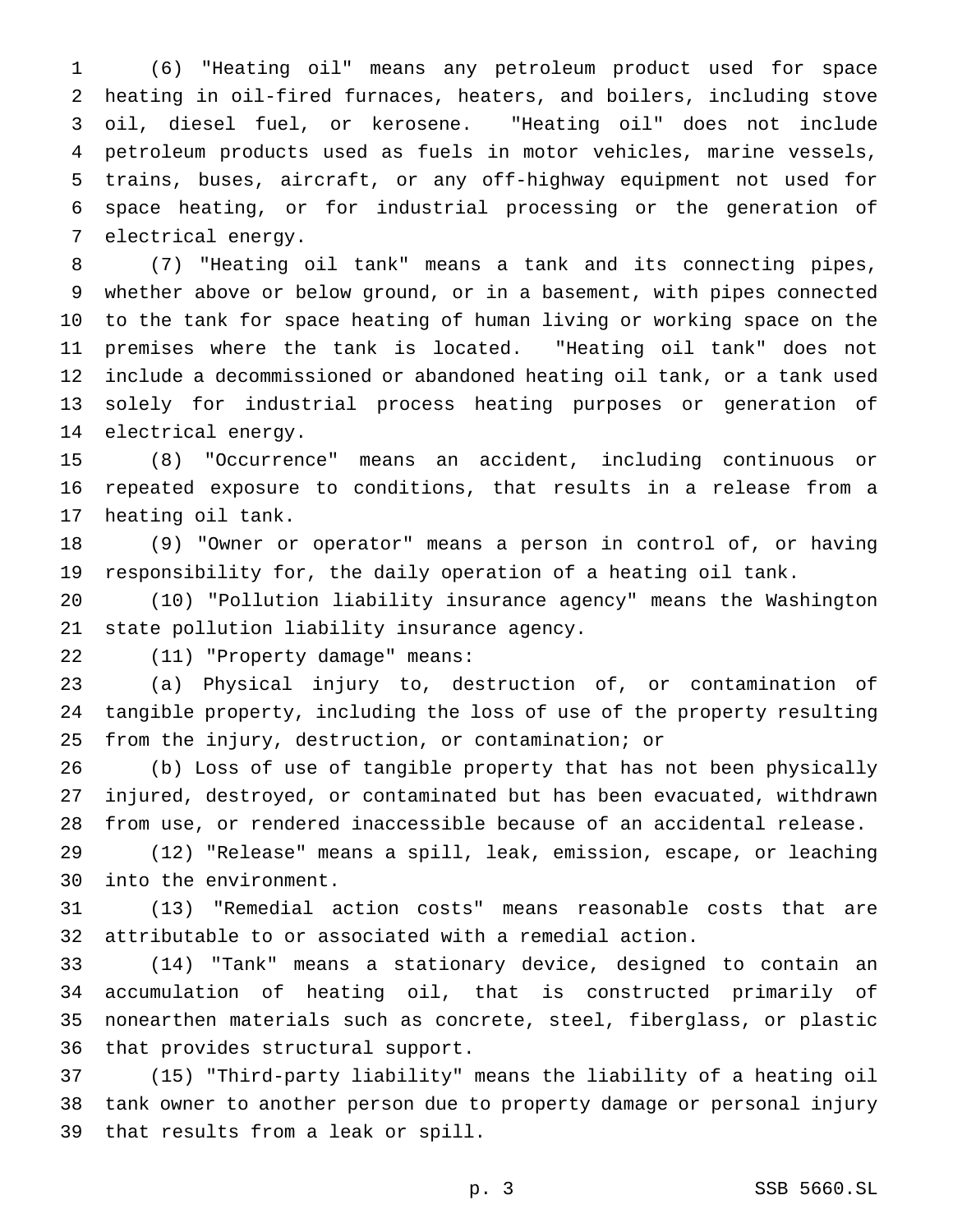NEW SECTION. **Sec. 4.** The director shall:

 (1) Design a program for providing pollution liability insurance for heating oil tanks that provides sixty thousand dollars per occurrence coverage and aggregate limits, and protects the state of Washington from unwanted or unanticipated liability for accidental release claims;

 (2) Administer, implement, and enforce the provisions of this chapter. To assist in administration of the program, the director is authorized to appoint up to two employees who are exempt from the civil service law, chapter 41.06 RCW, and who shall serve at the pleasure of the director;

 (3) Administer the heating oil pollution liability trust account, 13 as established under section 7 of this act;

 (4) Employ and discharge, at his or her discretion, agents, attorneys, consultants, companies, organizations, and employees as deemed necessary, and to prescribe their duties and powers, and fix their compensation;

 (5) Adopt rules under chapter 34.05 RCW as necessary to carry out the provisions of this chapter;

 (6) Design and from time to time revise a reinsurance contract providing coverage to an insurer or insurers meeting the requirements of this chapter. The director is authorized to provide reinsurance through the pollution liability insurance agency trust account;

 (7) Solicit bids from insurers and select an insurer to provide pollution liability insurance for third-party bodily injury and property damage, and corrective action to owners and operators of heating oil tanks;

 (8) Register, and design a means of accounting for, operating heating oil tanks.

 NEW SECTION. **Sec. 5.** (1) In selecting an insurer to provide pollution liability insurance coverage to owners and operators of heating oil tanks used for space heating, the director shall evaluate bids based upon criteria established by the director that shall include:

 (a) The insurer's ability to underwrite pollution liability insurance;

 (b) The insurer's ability to settle pollution liability claims quickly and efficiently;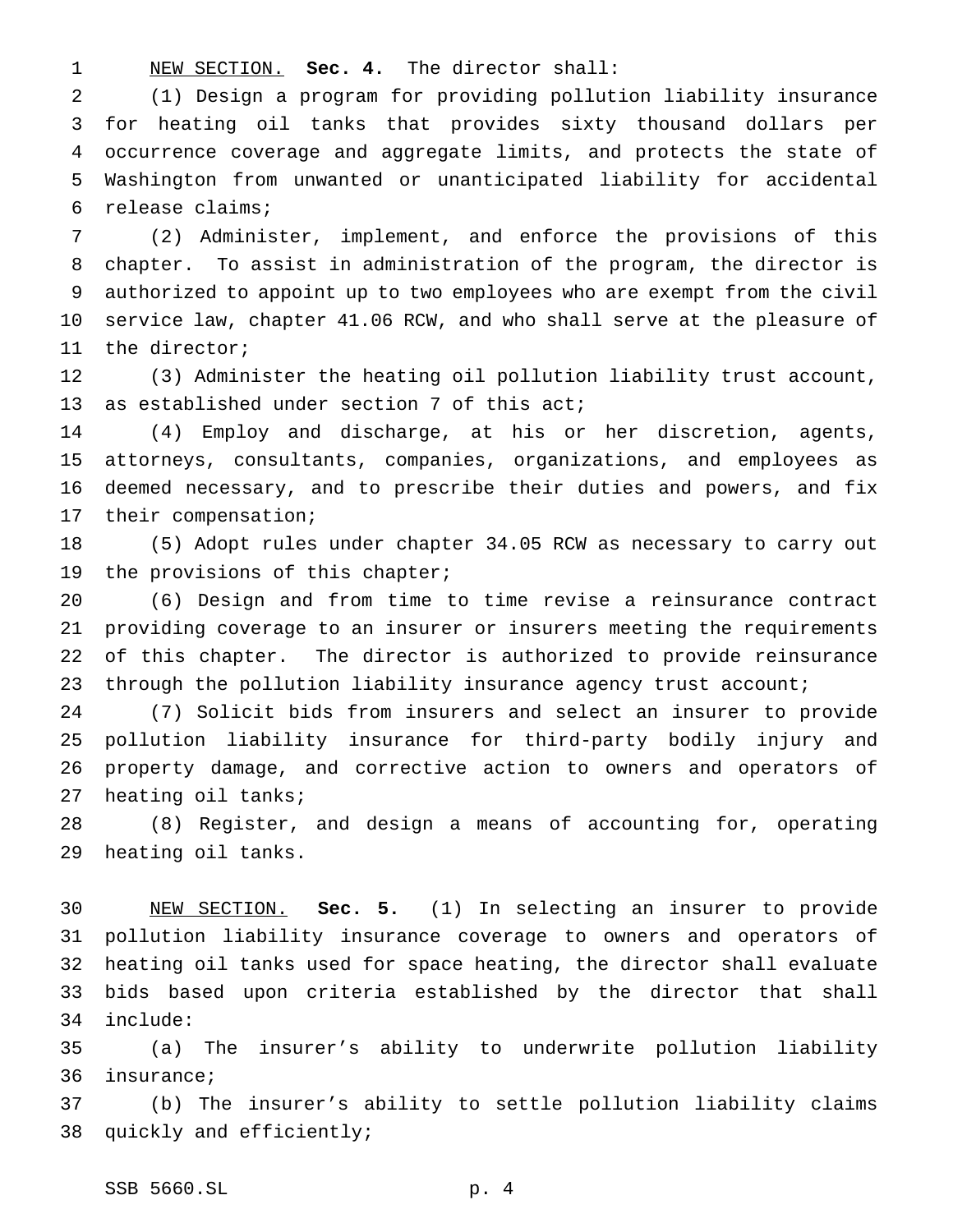(c) The insurer's estimate of underwriting and claims adjustment expenses;

(d) The insurer's estimate of premium rates for providing coverage;

(e) The insurer's ability to manage and invest premiums; and

 (f) The insurer's ability to provide risk management guidance to insureds.

 (2) The director shall select the bidder most qualified to provide insurance consistent with this chapter and need not select the bidder submitting the least expensive bid. The director may consider bids by groups of insurers and management companies who propose to act in concert in providing coverage and who otherwise meet the requirements of this chapter.

 (3) Owners and operators of heating oil tanks, or sites containing heating oil tanks where a preexisting release has been identified or where the owner or operator knows of a preexisting release are eligible for coverage under the program subject to the following conditions:

 (a) The owner or operator must have a plan for proceeding with corrective action; and

 (b) If the owner or operator files a claim with the insurer, the owner or operator has the burden of proving that the claim is not related to a preexisting release until the owner or operator demonstrates to the satisfaction of the director that corrective action has been completed.

 NEW SECTION. **Sec. 6.** (1) The activities and operations of the program are exempt from the provisions and requirements of Title 48 RCW and to the extent of their participation in the program, the activities and operations of the insurer selected by the director to provide liability insurance coverage to owners and operators of heating oil tanks are exempt from the requirements of Title 48 RCW except for:

(a) Chapter 48.03 RCW pertaining to examinations;

(b) RCW 48.05.250 pertaining to annual reports;

(c) Chapter 48.12 RCW pertaining to assets and liabilities;

(d) Chapter 48.13 RCW pertaining to investments;

 (e) Chapter 48.30 RCW pertaining to deceptive, false, or fraudulent acts or practices; and

(f) Chapter 48.92 RCW pertaining to liability risk retention.

 (2) To the extent of their participation in the program, the insurer selected by the director to provide liability insurance

p. 5 SSB 5660.SL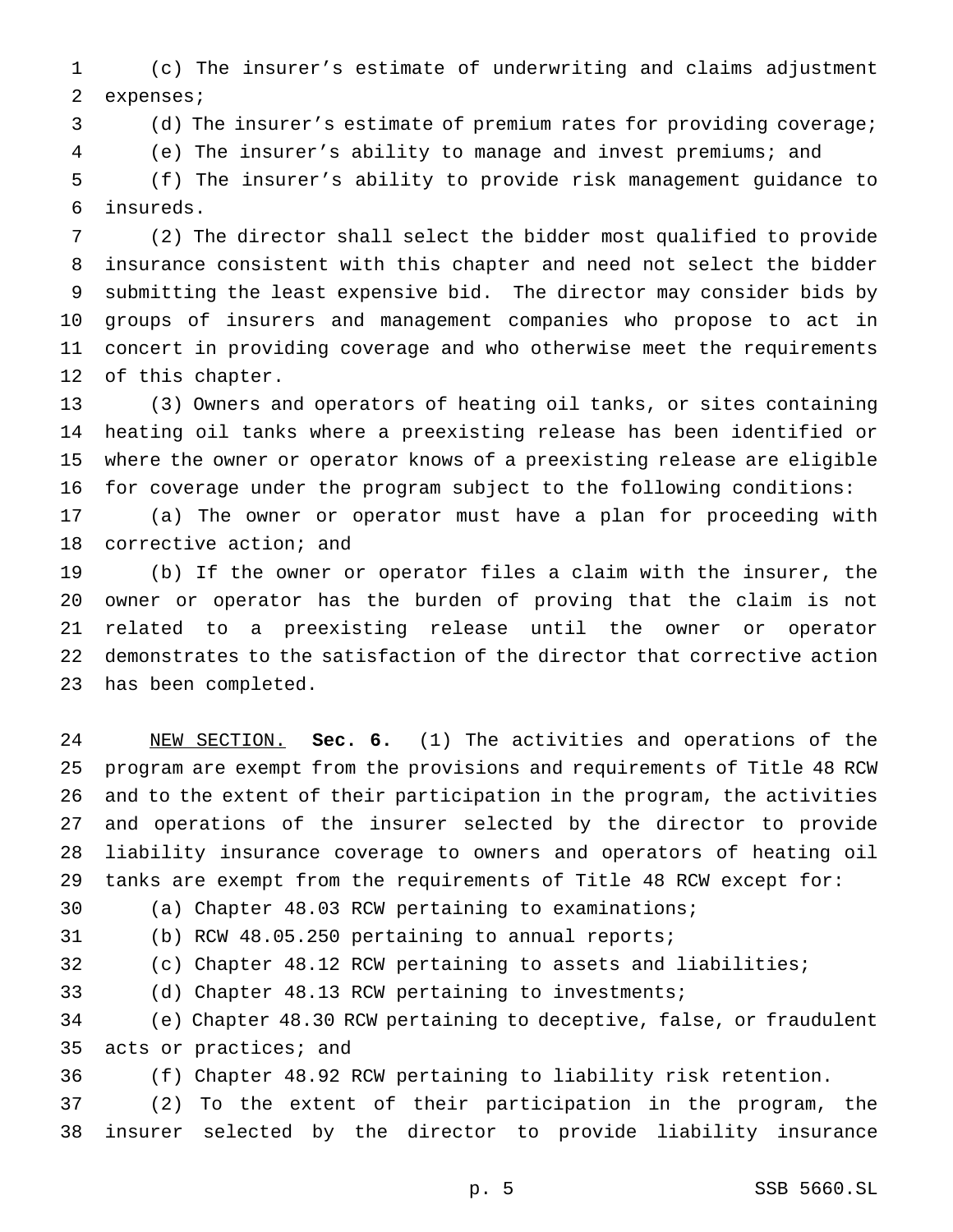coverage to owners and operators of heating oil tanks shall not participate in the Washington insurance guaranty association nor shall the association be liable for coverage provided to owners and operators of heating oil tanks issued in connection with the program.

 NEW SECTION. **Sec. 7.** (1) The heating oil pollution liability trust account is created in the custody of the state treasurer. All receipts from the pollution liability insurance fee collected under section 8 of this act and reinsurance premiums shall be deposited into the account. Expenditures from the account may be used only for the purposes set out under this chapter. Only the director or the director's designee may authorize expenditures from the account. The account is subject to allotment procedures under chapter 43.88 RCW, but no appropriation is required for expenditures. Any residue in the account shall be transferred at the end of the biennium to the pollution liability insurance agency trust account.

 (2) Money in the account may be used by the director for the following purposes:

18 (a) Corrective action costs;

(b) Third-party liability claims;

(c) Costs associated with claims administration;

 (d) Purchase of an insurance policy to cover all registered heating 22 oil tanks, and reinsurance of the policy; and

 (e) Administrative expenses of the program, including personnel, equipment, and supplies.

 NEW SECTION. **Sec. 8.** (1) A pollution liability insurance fee of six-tenths of one cent per gallon of heating oil purchased within the state shall be imposed on every special fuel dealer, as the term is defined in chapter 82.38 RCW, making sales of heating oil to a user or consumer.

 (2) The pollution liability insurance fee shall be remitted by the special fuel dealer to the department of licensing with payment of the special fuel dealer tax.

 (3) The fee proceeds shall be used for the specific regulatory purposes of this chapter.

 (4) The fee imposed by this section shall not apply to heating oil exported or sold for export from the state.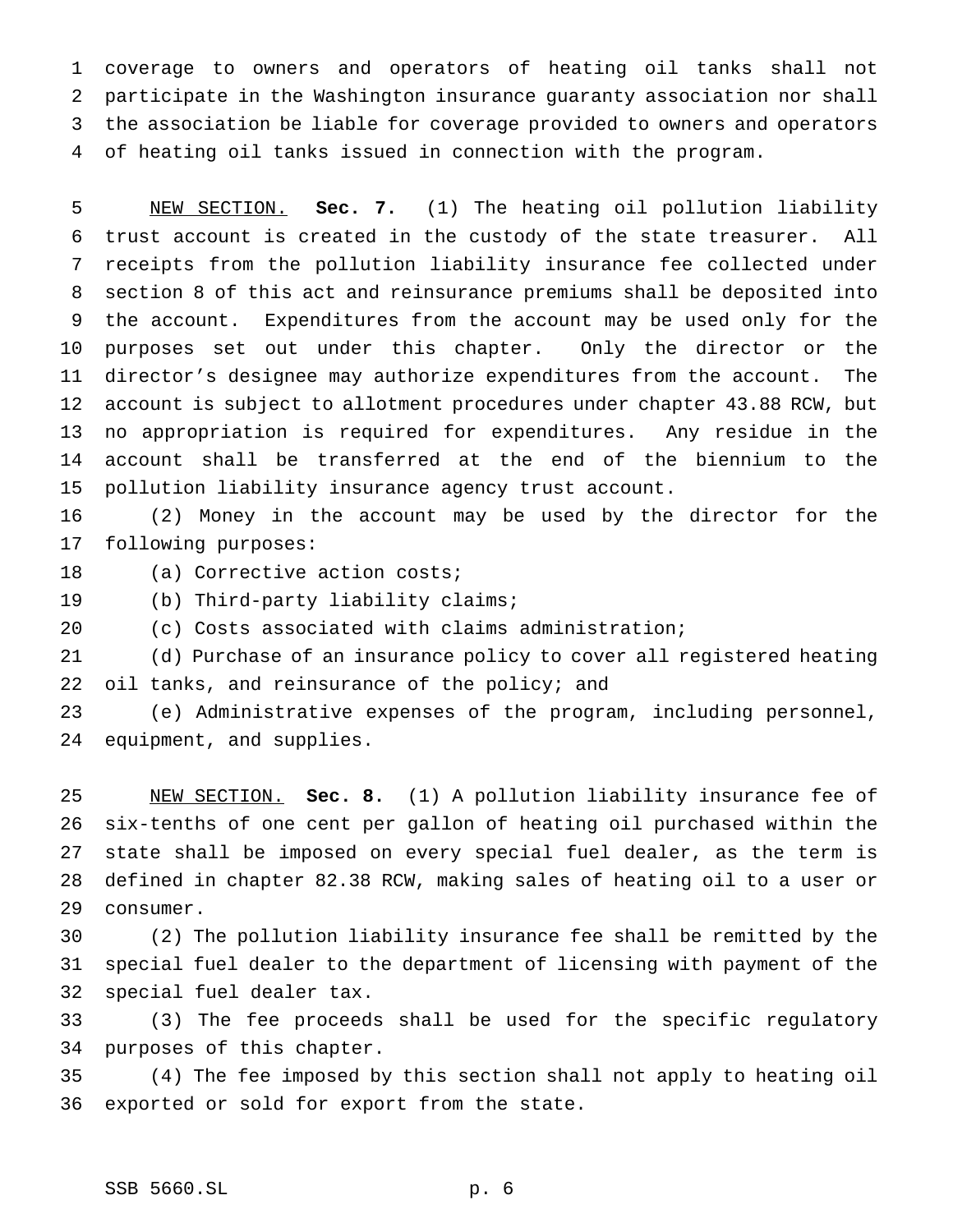NEW SECTION. **Sec. 9.** The following shall be confidential and exempt under chapter 42.17 RCW, subject to the conditions set forth in this section:

 (1) All examination and proprietary reports and information obtained by the director and the director's staff in soliciting bids from insurers and in monitoring the insurer selected by the director may not be made public or otherwise disclosed to any person, firm, corporation, agency, association, governmental body, or other entity. (2) All information obtained by the director or the director's staff related to registration of heating oil tanks to be insured may not be made public or otherwise disclosed to any person, firm, corporation, agency, association, governmental body, or other entity. (3) The director may furnish all or part of examination reports prepared by the director or by any person, firm, corporation, association, or other entity preparing the reports on behalf of the director to:

(a) The Washington state insurance commissioner;

 (b) A person or organization officially connected with the insurer as officer, director, attorney, auditor, or independent attorney or independent auditor; and

 (c) The attorney general in his or her role as legal advisor to the director.

 NEW SECTION. **Sec. 10.** Nothing contained in this chapter shall authorize any commercial conduct which is prohibited by RCW 19.86.020 through 19.86.060, and no section of this chapter shall be deemed to be an implied repeal of any of those sections of the Revised Code of Washington.

 NEW SECTION. **Sec. 11.** The director shall report by December 31 of each year to the legislature on the status of the regulatory program under this chapter.

 NEW SECTION. **Sec. 12.** A new section is added to chapter 70.148 RCW to read as follows:

 The director shall provide reinsurance through the pollution liability insurance program trust account to the heating oil pollution liability protection program under sections 1 through 11 of this act.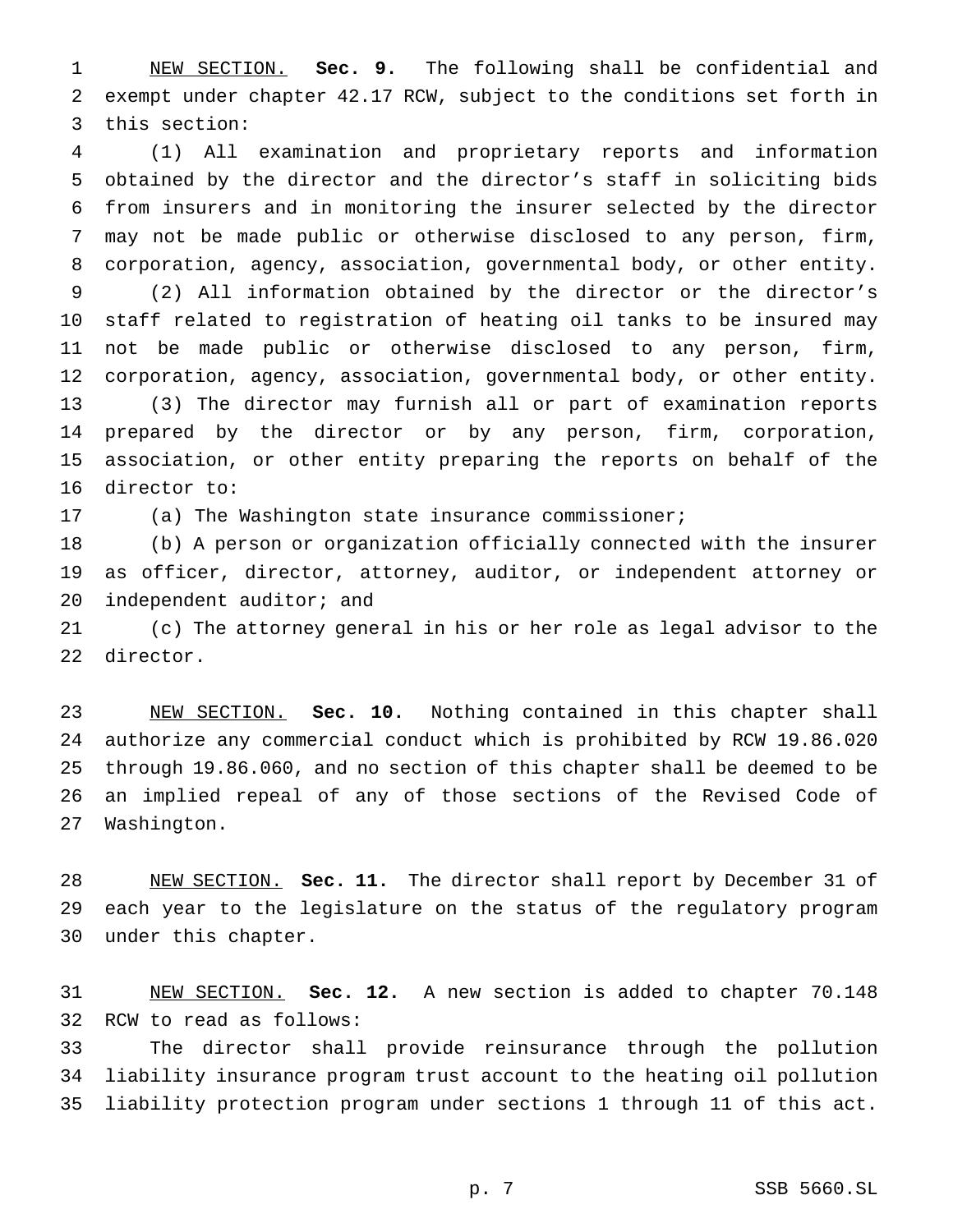**Sec. 13.** RCW 82.38.090 and 1994 c 262 s 23 are each amended to read as follows:

 It shall be unlawful for any person to act as a special fuel dealer or a special fuel user in this state unless such person is the holder of an uncanceled special fuel dealer's or a special fuel user's license issued to him or her by the department.

 A special fuel dealer's license authorizes a person to deliver previously untaxed special fuel into the fuel supply tanks of motor vehicles, collect the special fuel tax on behalf of the state at the time of delivery, and remit the taxes collected to the state as provided herein. A licensed special fuel dealer may also deliver untaxed special fuel into bulk storage facilities of a licensed special fuel user or dealer without collecting the special fuel tax. Special fuel dealers, when making deliveries of special fuel into bulk storage to any person not holding a valid special fuel license, must collect the special fuel tax at time of delivery, unless the person to whom the delivery is made is specifically exempted from the tax as provided herein.

 A special fuel user's license authorizes a person to purchase special fuel into bulk storage for use in motor vehicles either on or off the public highways of this state without payment of the special fuel tax at time of purchase. Holders of special fuel licenses are all subject to the bonding, reporting, tax payment, and record-keeping provisions of this chapter. All purchases of special fuel by a licensed special fuel user directly into the fuel supply tank of a motor vehicle are subject to the special fuel tax at time of purchase. Special authorization may be given to farmers, logging companies, and construction companies to purchase special fuel directly into the supply tanks of nonhighway equipment or into portable slip tanks for 30 nonhighway use without payment of the special fuel tax. ((Persons utilizing special fuel for heating purposes only are not required to be  $32 \text{ }$   $\pm i$  censed.)

 Special fuel users operating motor vehicles in interstate commerce having two axles and a gross vehicle weight or registered gross vehicle weight not exceeding twenty-six thousand pounds are not required to be licensed. Special fuel users operating motor vehicles in interstate commerce having two axles and a gross vehicle weight or registered gross vehicle weight exceeding twenty-six thousand pounds, or having three or more axles regardless of weight, or a combination of vehicles,